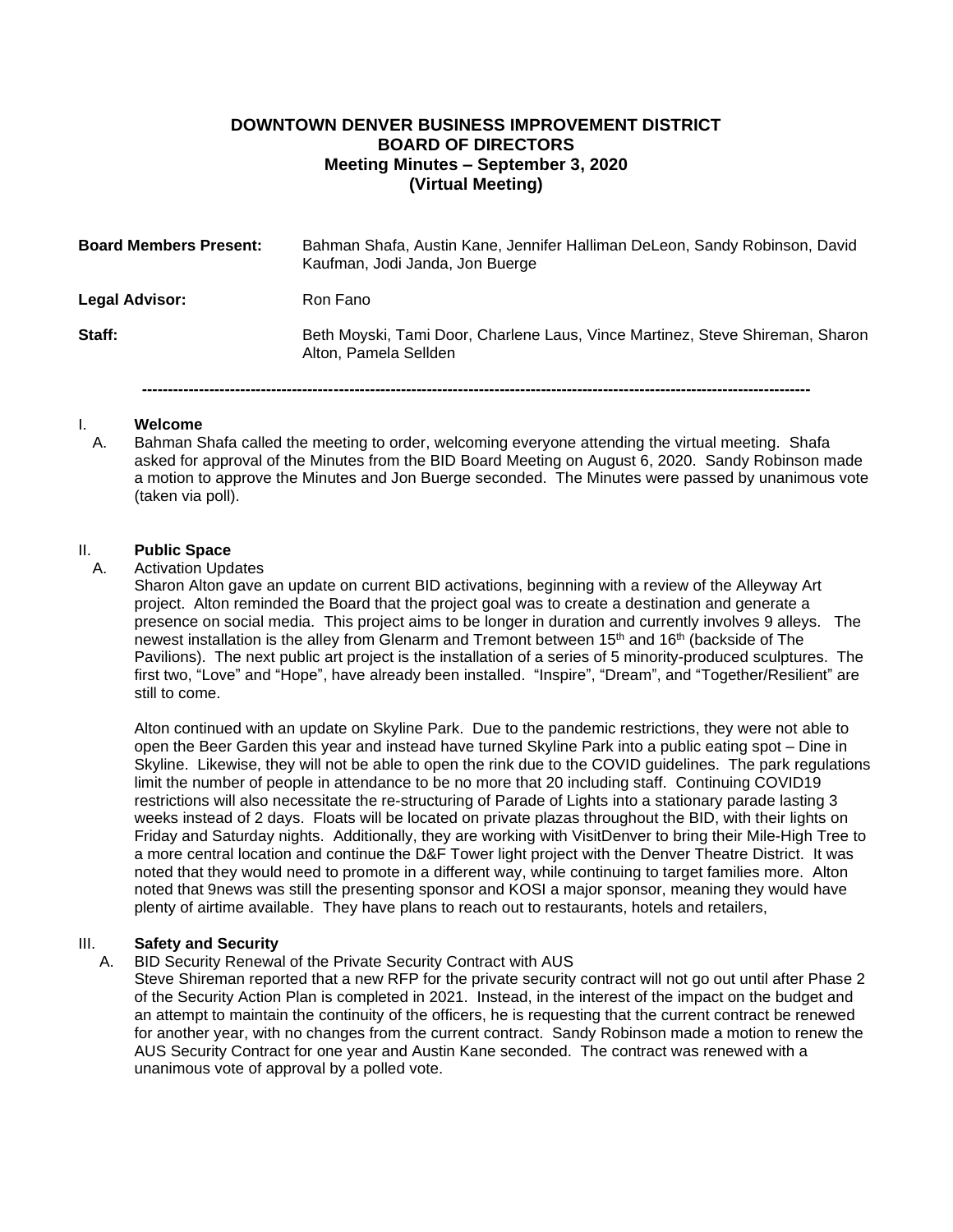# B. BID Security Metrics

Steve Shireman reviewed the most recent security statistics, noting the increased number of proactive contacts made by the security team. Despite fewer reactive contacts, Shireman did note an increase in verbal and physical aggression towards all uniformed officers in the downtown area. Shireman noted that park curfew violations were down due to the growth of encampments. Unfortunately, public intoxication and urination had increased, as well as the public use of drugs, likely due to the lack of the presence of DPD. The increase of sit-and-lie violations was likely due to the lack of furniture on the Mall, which was pulled in response to the COVID19 regulations. As encampments are broken up, trespassing and camping increased. Vandalism had increased, largely due to the protests. Although artwork tends not to be vandalized, the security team is continuing to monitor and patrol the alleys art. The security team has increased their outreach efforts as a way of support to the businesses.

# C. Police and Outreach reports (written)

Lt. Aaron Sanchez from the Denver Police Department reviewed the latest statistics, reporting that they can be misleading due to the situation of the times. Seeing the increase in crimes against society (e.g., drug/narcotic offenses) as a bad omen, Sanchez feels that this is an indication that the issues are not being addressed. Sanchez reported that District 6 continues to be the primary target for protests with the protesters indicating that they intend to take it down. As for the narcotics issues, Sanchez reported that he is not a fan of open-air buys by undercover officers, as they only lead to the arrest of the end users. Despite this, DPD is going to try buy-busts for one month, mainly as a visible deterrent. Sanchez pointed out these are the lowest level of drug dealing, often an addict selling part of their supply to support their own habit. More citations have been issued, due to the COVID operations. Currently they are just trying to get past the riot period, which they anticipate will last through November or even into January. DPD is partnering with mental health agencies and DOTI to create outreach partnerships to assist those experiencing homelessness.

In response to a question regarding the officer's morale, Sanchez reported that the officers were extremely tired and doing the best they could. There have been resignations due to the tolls of the continued physical and verbal abuse. That said, they do appreciate the support as well as the opportunities to talk and explain themselves, and to apologize for their mistakes. Sanchez pointed out that there is a big difference between protesters (they support the right to protest), and rioters (which they view as domestic terrorists). Another question regarding what could be done regarding aggressive panhandlers, which seem to be increasing. Sanchez felt that that DPD's visibility had lessened due to the riots, but that they are starting to send out the bicycle team again, as well as the foot patrols which should help with some of the quality of life issues. In response to a question regarding where they were relocating of encampments, Sanchez stated that the occupants of the encampments are still out there. The relocations merely reduce the size of encampments, so that instead of one large encampment there are several smaller ones.

# IV. **Administration**

## A. Preliminary 2021 Downtown Denver BID Budget and Work Plan – Board Action

Accept the Preliminary Budget and Operating Plan and Direct Staff to Submit to the City per their Request by or before September 30, 2020

Beth Moyski began the discussion regarding the budget by stating these are challenging times and the BID needs to tighten up just like any other business. Moyski has checked in with other are BIDs and none are reporting that they will be increasing assessments. In the same light, Moyski reported that she is recommending not increasing the 2021 assessments collected by DDBID. To support this proposal, suspending the transferring of funds to the capital and reserve fund accounts will help bridge the gap. Moyski reviewed the proposed 2021 Budget and Workplan, asking that the BID continue to support the sidewalk cafes by waiving their fees through the first half of next year and charge only the winter licensing rate for the vendors. Moyski reported that the maintenance contractor CSG has agreed to keep the same rates for next year and will be looking into absorbing some costs such as metric tracking software. One budget item that is going up significantly is the tree health program to support the growing urban forest and care needed for trees in the public realm. Winter in the City will be less due to the light purchase that was made last year. The Safety budget will increase slightly due to an minimum wage increase and an anticipated potential change in scope. The Pedestrian Environment budget which includes the maintenance of the alleys and the flower program may be reduced slightly due to the planting of less flowers. The budget includes \$10K for tree replacement and funds for property owner outreach work supporting BID renewal.